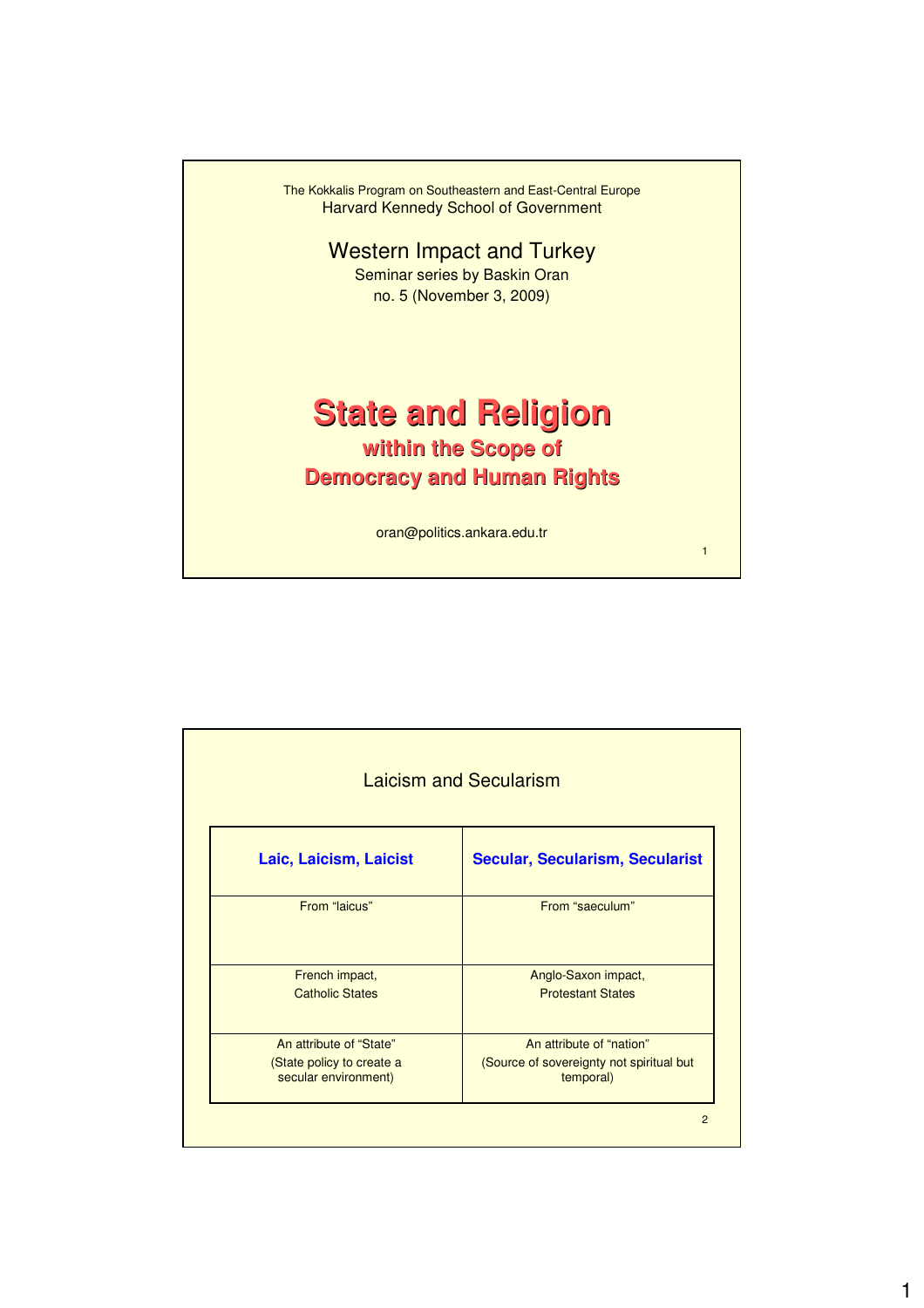

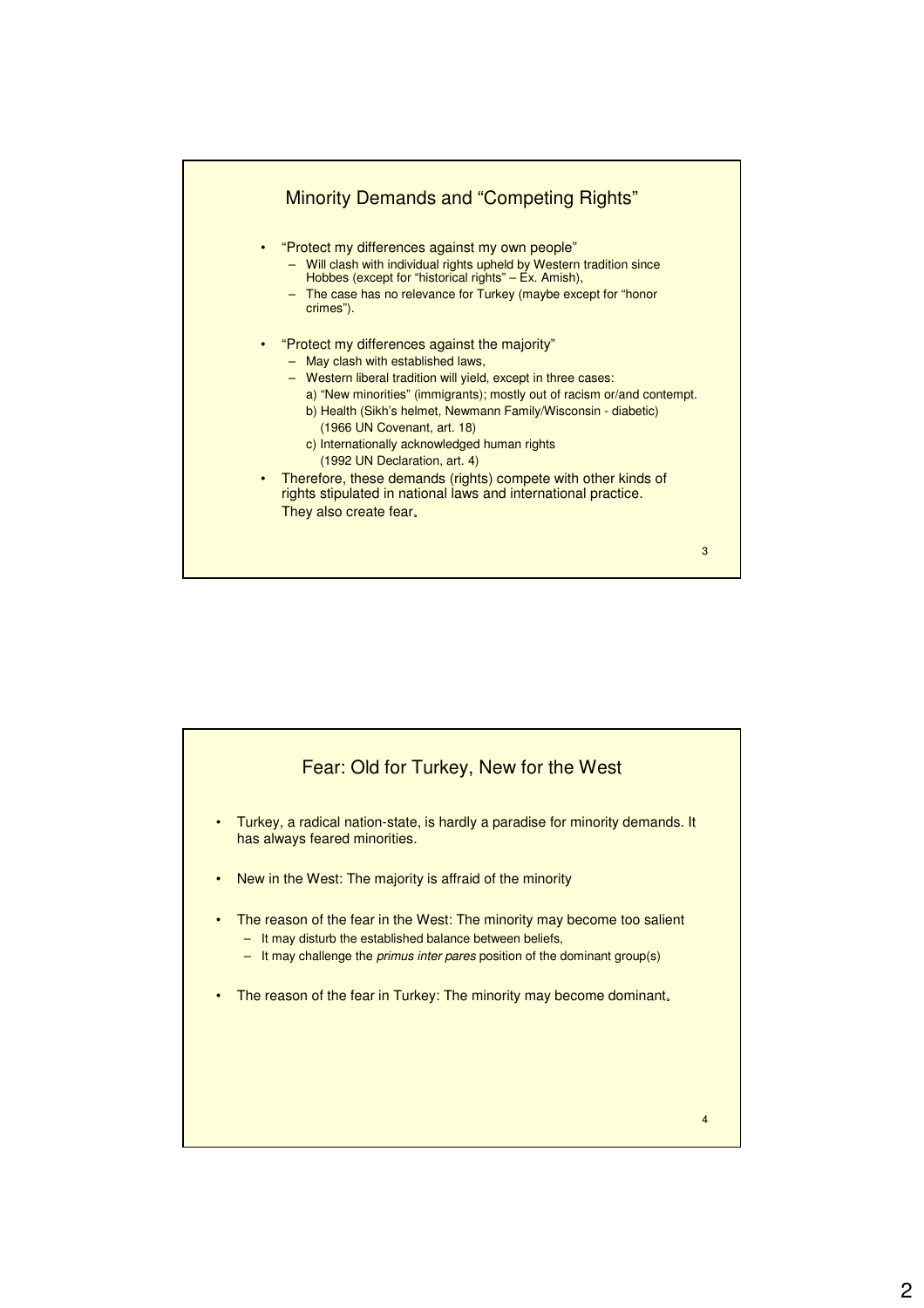

| <b>Feudalism and Religion</b>                |                  |                    |                                 |                                                |  |
|----------------------------------------------|------------------|--------------------|---------------------------------|------------------------------------------------|--|
| <b>Focus of</b><br><b>Supreme</b><br>Loyalty | God              | <b>Nation</b>      | <b>Working Class</b>            | $\overline{\phantom{0}}$                       |  |
| <b>Cohesion</b><br>Ideology                  | <b>Religion</b>  | <b>Nationalism</b> | Proletarian<br>Internationalism | ?                                              |  |
| <b>The Market</b><br>(Fatherland)            | <b>The Manor</b> | Nation-State       | People's Republic               | The Globe                                      |  |
| Mode of<br>Production                        | <b>Feudalism</b> | Capitalism         | Communism                       | International<br>Capitalism<br>(Globalization) |  |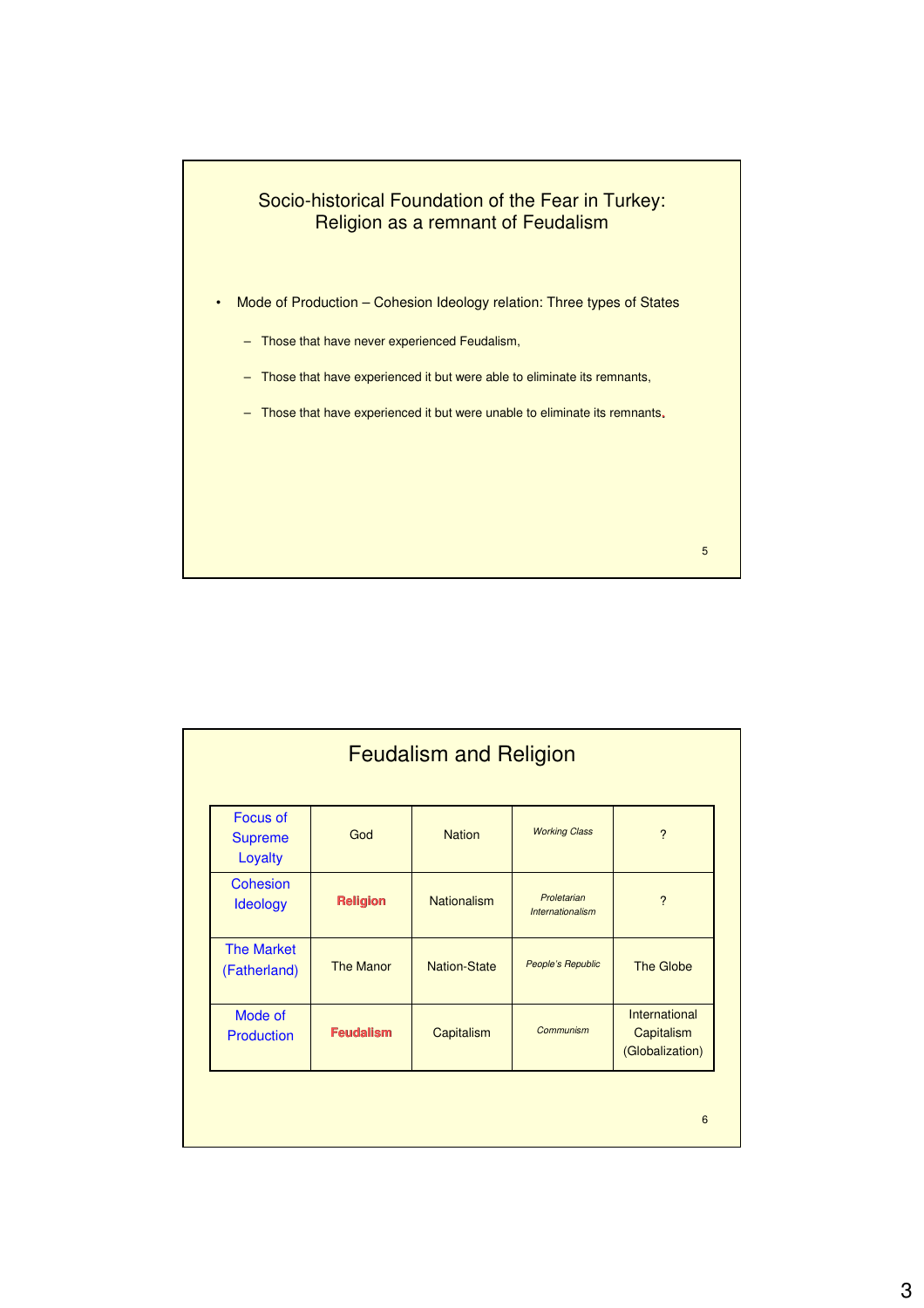

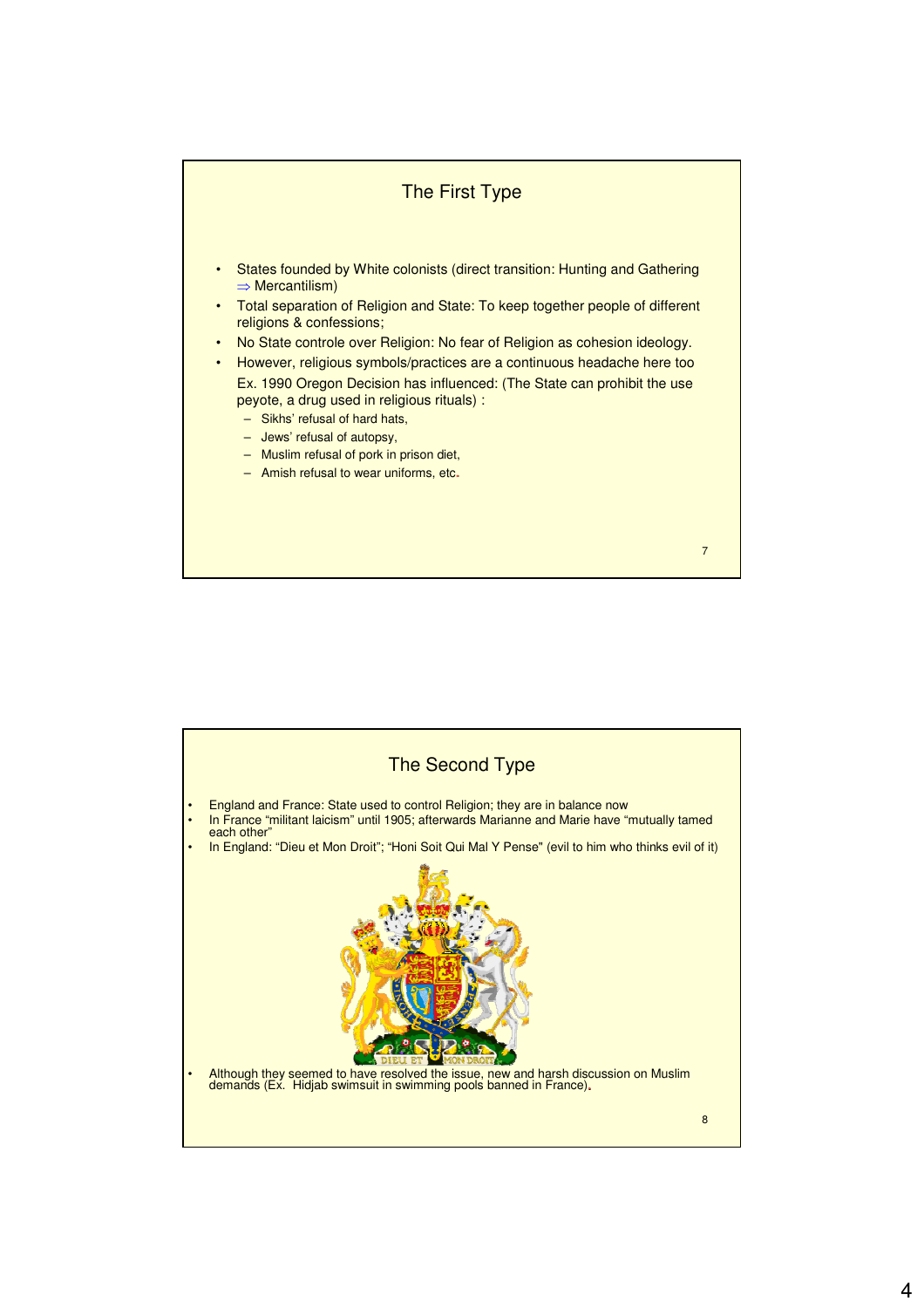

| How to Make It to the French Year 1905?                                                                                                                                                                                                                                                                                                                                                                                                                                                                                                                                                                     |
|-------------------------------------------------------------------------------------------------------------------------------------------------------------------------------------------------------------------------------------------------------------------------------------------------------------------------------------------------------------------------------------------------------------------------------------------------------------------------------------------------------------------------------------------------------------------------------------------------------------|
| Things are simple for 2 sorts of people:<br>$\bullet$<br>- The Islamists: Although they now start building their own middle class<br>("Green Capital"), they still are very eager to continue exerting<br>"neighborhood pressure" upon secular people.<br>- The Laicists (Kemalists): They refuse any change that would alter<br>anything in their dominant position set in 1920s.                                                                                                                                                                                                                          |
| Things are more sophisticated/difficult for those who look for logical<br>criteria to reach a rational solution:<br>- Is the minority aiming at self-isolation or participation? (two Canadian<br>Sikhs / girl students at uni.)<br>- Will their demands affect public life? (working hours on Friday / Durham<br>Uni.)<br>- Is the minority aiming at more integration or disruption of secular public<br>order & human rights? (religious marriage)<br>- Will these demands also affect the life of the majority, and individual<br>freedoms? (Restaurants, erotic films, sale of alcohol during Ramadan) |
| The problem is multi-dimensional.                                                                                                                                                                                                                                                                                                                                                                                                                                                                                                                                                                           |
| 10                                                                                                                                                                                                                                                                                                                                                                                                                                                                                                                                                                                                          |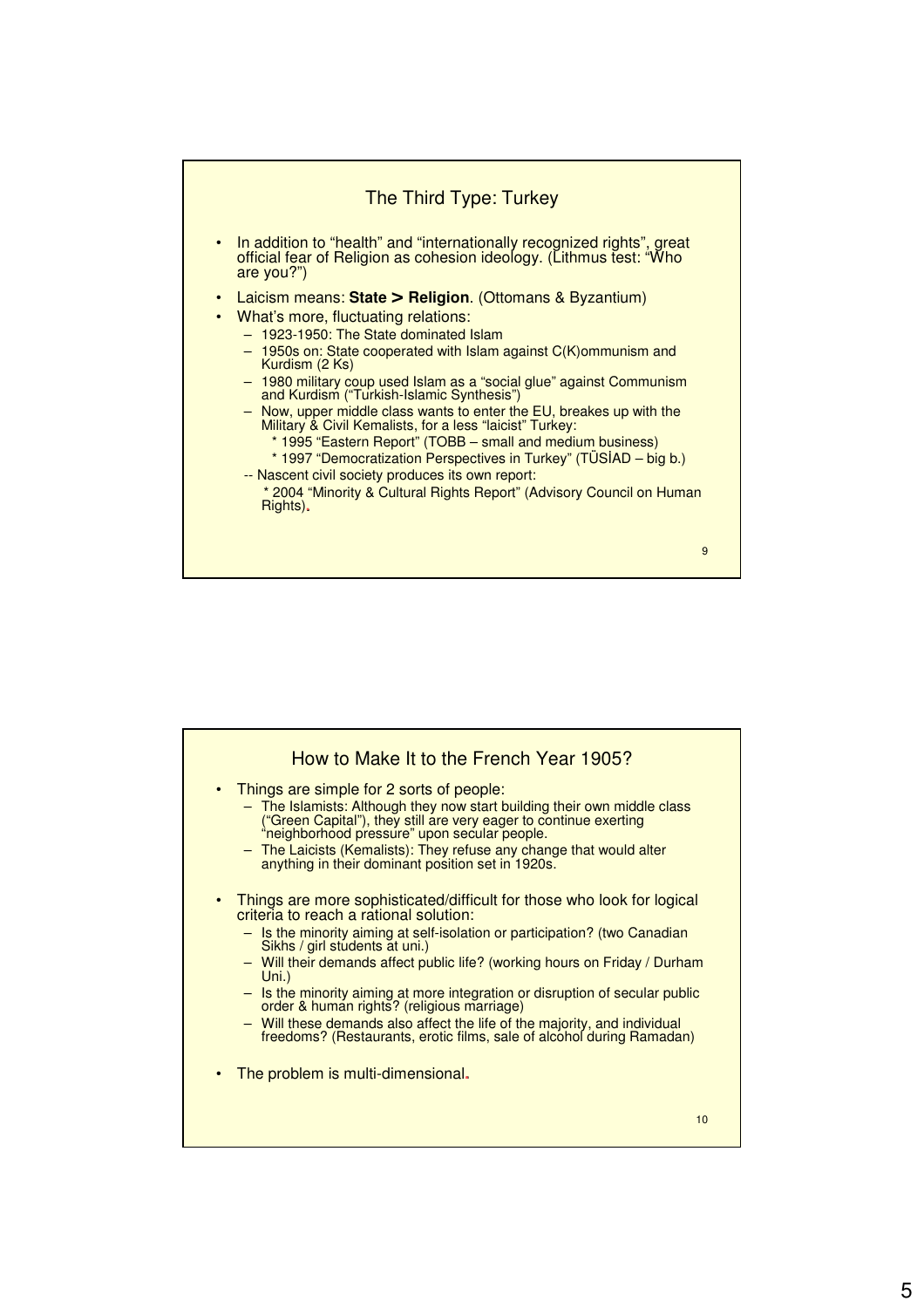